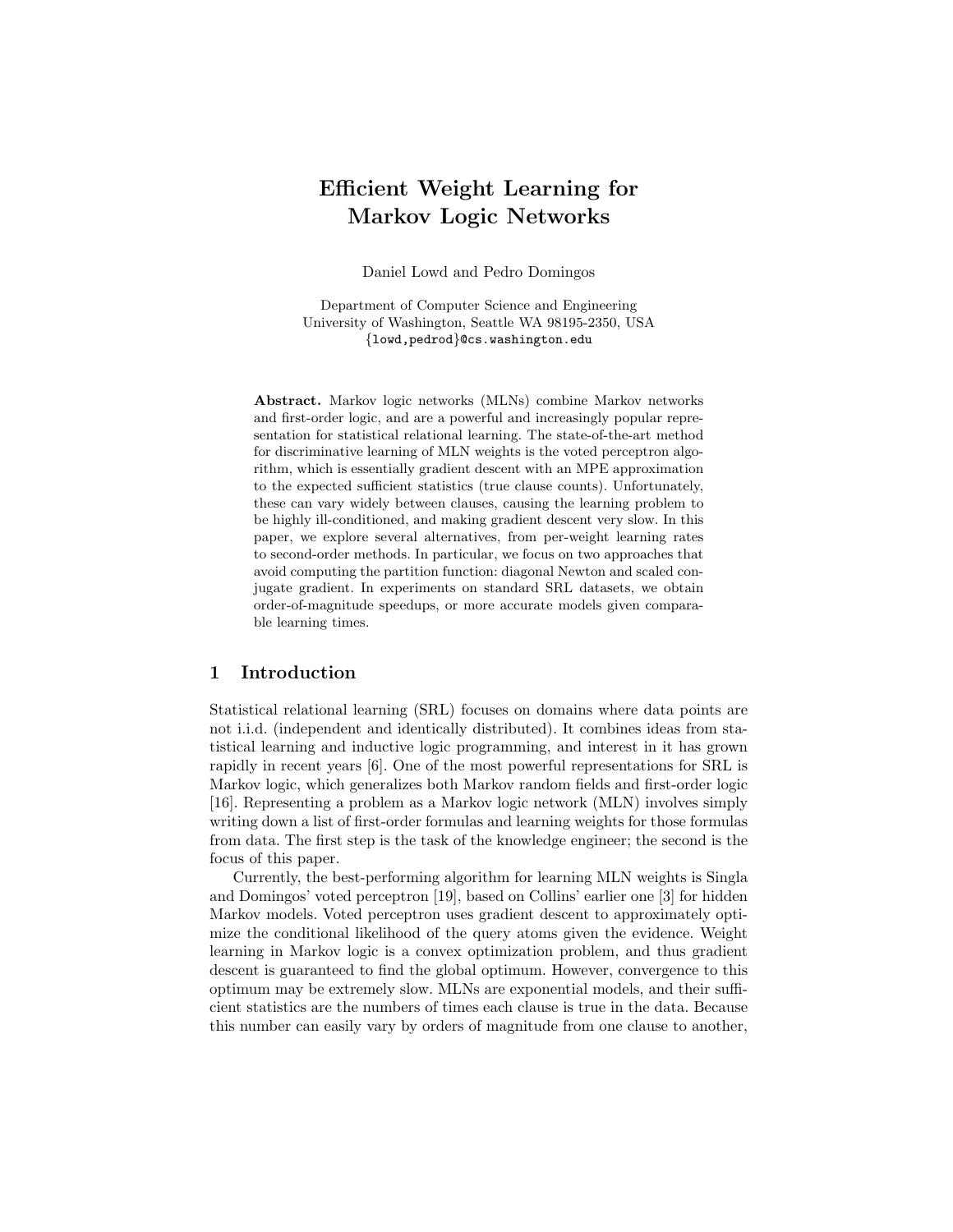a learning rate that is small enough to avoid divergence in some weights is too small for fast convergence in others. This is an instance of the well-known problem of ill-conditioning in numerical optimization, and many candidate solutions for it exist [13]. However, the most common ones are not easily applicable to MLNs because of the nature of the function being optimized. As in Markov random fields, computing the likelihood in MLNs requires computing the partition function, which is generally intractable. This makes it difficult to apply methods that require performing line searches, which involve computing the function as well as its gradient. These include most conjugate gradient and quasi-Newton methods (e.g., L-BFGS). Two exceptions to this are scaled conjugate gradient [12] and Newton's method with a diagonalized Hessian [1]. In this paper we show how they can be applied to MLN learning, and verify empirically that they greatly speed up convergence. We also obtain good results with a simpler method: per-weight learning rates, with a weight's learning rate being the global one divided by the corresponding clause's empirical number of true groundings.

Voted perceptron approximates the expected sufficient statistics in the gradient by computing them at the MPE state (i.e., the most likely state of the non-evidence atoms given the evidence ones, or most probable explanation). Since in an MLN the conditional distribution can contain many modes, this may not be a good approximation. Also, using second-order methods requires computing the Hessian (matrix of second-order partial derivatives), and for this the MPE approximation is no longer sufficient. We address both of these problems by instead computing expected counts using MC-SAT, a very fast Markov chain Monte Carlo (MCMC) algorithm for Markov logic [15].

The remainder of this paper is organized as follows. In Section 2 we briefly review Markov logic. In Section 3 we present several algorithms for MLN weight learning. We compare these algorithms empirically on real-world datasets in Section 4, and conclude in Section 5.

# 2 Markov Logic

A Markov logic network (MLN) consists of a set of first-order formulas and their weights,  $\{(w_i, f_i)\}\$ . Intuitively, a formula represents a noisy relational rule, and its weight represents the relative strength or importance of that rule. Given a finite set of constants, we can instantiate an MLN as a Markov random field (MRF) in which each node is a grounding of a predicate (atom) and each feature is a grounding of one of the formulas (clauses). This leads to the following joint probability distribution for all atoms:

$$
P(X = x) = \frac{1}{Z} \exp\left(\sum_{i} w_i n_i(x)\right)
$$

where  $n_i$  is the number of times the *i*<sup>th</sup> formula is satisfied by the state of the world  $x$  and  $Z$  is a normalization constant, required to make the probabilities of all worlds to sum to one.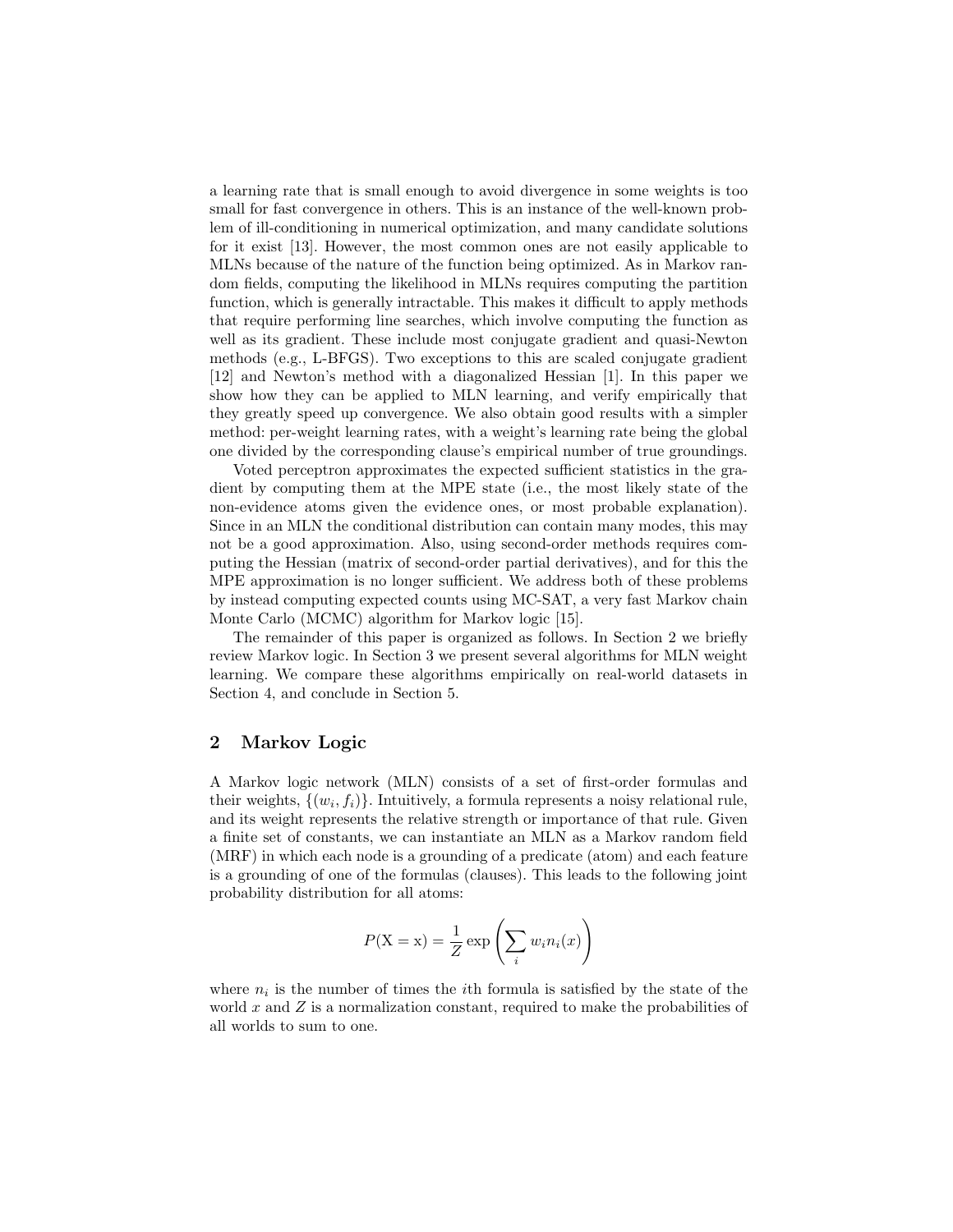The formulas in an MLN are typically specified by an expert, or they can be obtained (or refined) by inductive logic programming or MLN structure learning [10]. Many complex models, and in particular many non-i.i.d. ones, can be very compactly specified using MLNs.

Exact inference in MLNs is intractable. Instead, we can perform approximate inference using Markov chain Monte Carlo (MCMC), and in particular Gibbs sampling [7]. However, when weights are large convergence can be very slow, and when they are infinite (corresponding to deterministic dependencies) ergodicity breaks down. This remains true even for more sophisticated alternatives like simulated tempering. A much more efficient alternative, which also preserves ergodicity in the presence of determinism, is the MC-SAT algorithm, recently introduced by Poon and Domingos [15]. MC-SAT is a "slice sampling" MCMC algorithm that uses a modified satisfiability solver to sample from the slice. The solver is able to find isolated modes in the distribution very efficiently, and as a result the Markov chain mixes very rapidly. The slice sampling scheme ensures that detailed balance is (approximately) preserved. In this paper we use MC-SAT for inference.

# 3 Weight Learning for MLNs

Given a set of formulas and a database of atoms, we wish to find the formulas' maximum a posteriori (MAP) weights, i.e., the weights that maximize the product of their prior probability and the data likelihood. Since optimization is typically posed as function minimization, we will equivalently minimize the negative log-likelihood.

Richardson and Domingos [16] originally proposed learning weights generatively using pseudo-likelihood [2]. Pseudo-likelihood is the product of the conditional likelihood of each variable given the values of its neighbors in the data. While efficient for learning, it can give poor results when long chains of inference are required at query time. Singla and Domingos [19] showed that pseudo-likelihood is consistently outperformed by discriminative training, which minimizes the negative conditional likelihood of the query predicates given the evidence ones. Thus, in this paper we focus on this type of learning.<sup>1</sup>

## 3.1 Voted Perceptron

Gradient descent algorithms use the gradient,  $g$ , scaled by a learning rate,  $\eta$ , to update the weight vector w in each step:

$$
\mathbf{w}_{t+1} = \mathbf{w}_t - \eta \mathbf{g}
$$

In an MLN, the derivative of the negative conditional log-likelihood (CLL) with respect to a weight is the difference of the expected number of true ground-

<sup>&</sup>lt;sup>1</sup> For simplicity, we omit prior terms throughout; in our experiments, we use a zeromean Gaussian prior on all weights with all algorithms.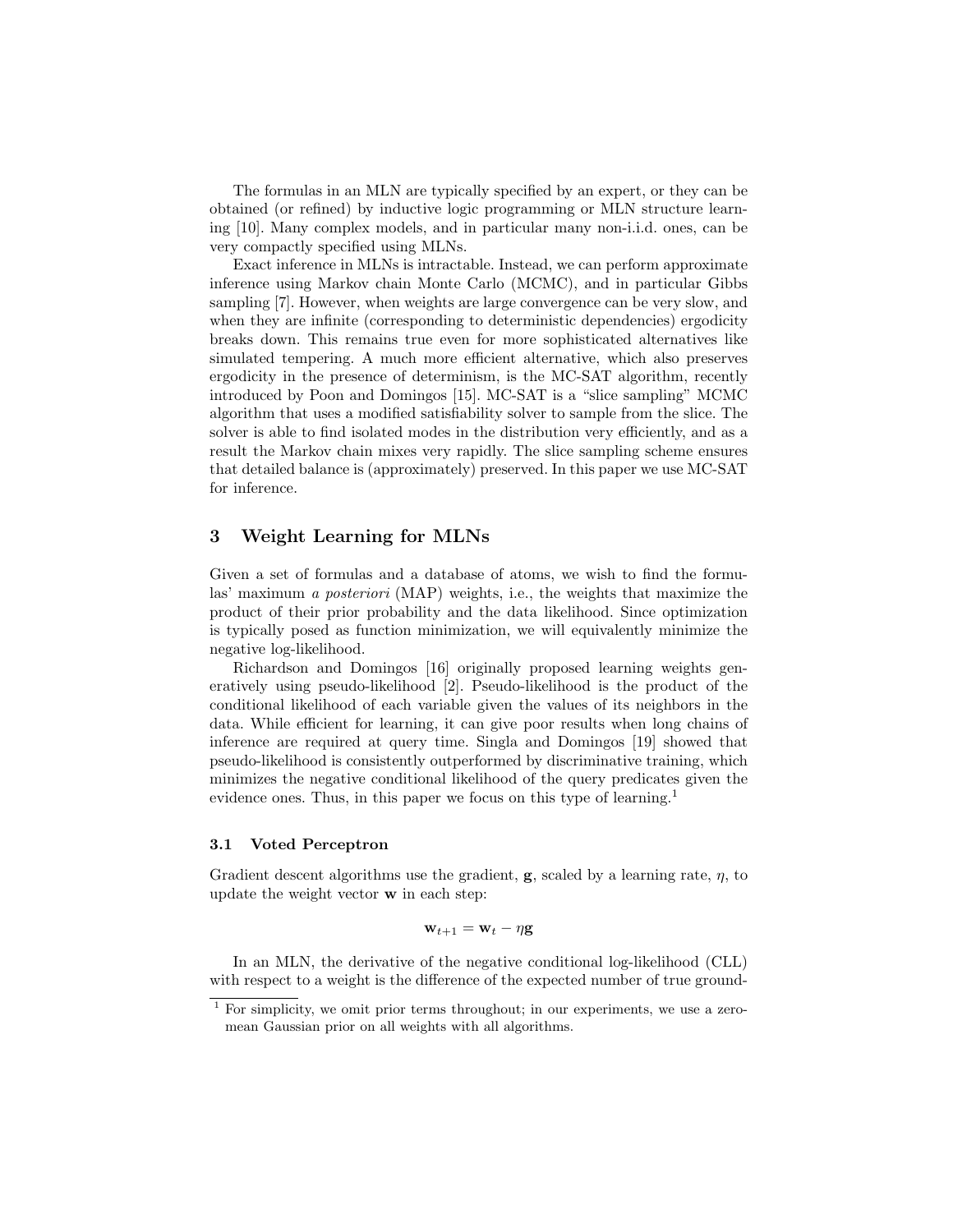ings of the corresponding clause and the actual number according to the data:

$$
\frac{\partial}{\partial w_i} - \log P(Y = y | X = x) = E_w[n_i] - n_i
$$

where  $y$  is the state of the non-evidence atoms in the data, and  $x$  is the state of the evidence.

The basic idea of the voted perceptron (VP) algorithm [3] is to approximate the intractable expectations  $E_w[n_i]$  with the counts in the most probable explanation (MPE) state, which is the most probable state of non-evidence atoms given the evidence. To combat overfitting, instead of returning the final weights, VP returns the average of the weights from all iterations of gradient descent.

Collins originally proposed VP for training hidden Markov models discriminatively, and in this case the MPE state is unique and can be computed exactly in polynomial time using the Viterbi algorithm. In MLNs, MPE inference is intractable but can be reduced to solving a weighted maximum satisfiability problem, for which efficient algorithms exist such as MaxWalkSAT [9]. Singla and Domingos [19] use this approach and discuss how the resulting algorithm can be viewed as approximately optimizing log-likelihood. However, the use of voted perceptron in MLNs is potentially complicated by the fact that the MPE state may no longer be unique, and MaxWalkSAT is not guaranteed to find it.

#### 3.2 Contrastive Divergence

The contrastive divergence (CD) algorithm is identical to VP, except that it approximates the expectations  $E_w[n_i]$  from a small number of MCMC samples instead of using the MPE state. Using MCMC is presumably more accurate and stable, since it converges to the true expectations in the limit. While running an MCMC algorithm to convergence at each iteration of gradient descent is infeasibly slow, Hinton [8] has shown that a few iterations of MCMC yield enough information to choose a good direction for gradient descent. Hinton named this method contrastive divergence, because it can be interpreted as optimizing a difference of Kullback-Leibler divergences. Contrastive divergence can also be seen as an efficient way to approximately optimize log-likelihood.

The MCMC algorithm typically used with contrastive divergence is Gibbs sampling, but for MLNs the much faster alternative of MC-SAT is available. Because successive samples in MC-SAT are much less correlated than successive sweeps in Gibbs sampling, they carry more information and are likely to yield a better descent direction. In particular, the different samples are likely to be from different modes, reducing the error and potential instability associated with choosing a single mode.

In our experiments, we found that five samples were sufficient, and additional samples were not worth the time: any increased accuracy that 10 or 100 samples might bring was offset by the increased time per iteration. We avoid the need for burn-in by starting at the last state sampled in the previous iteration of gradient descent. (This differs from Hinton's approach, which always starts at the true values in the training data.)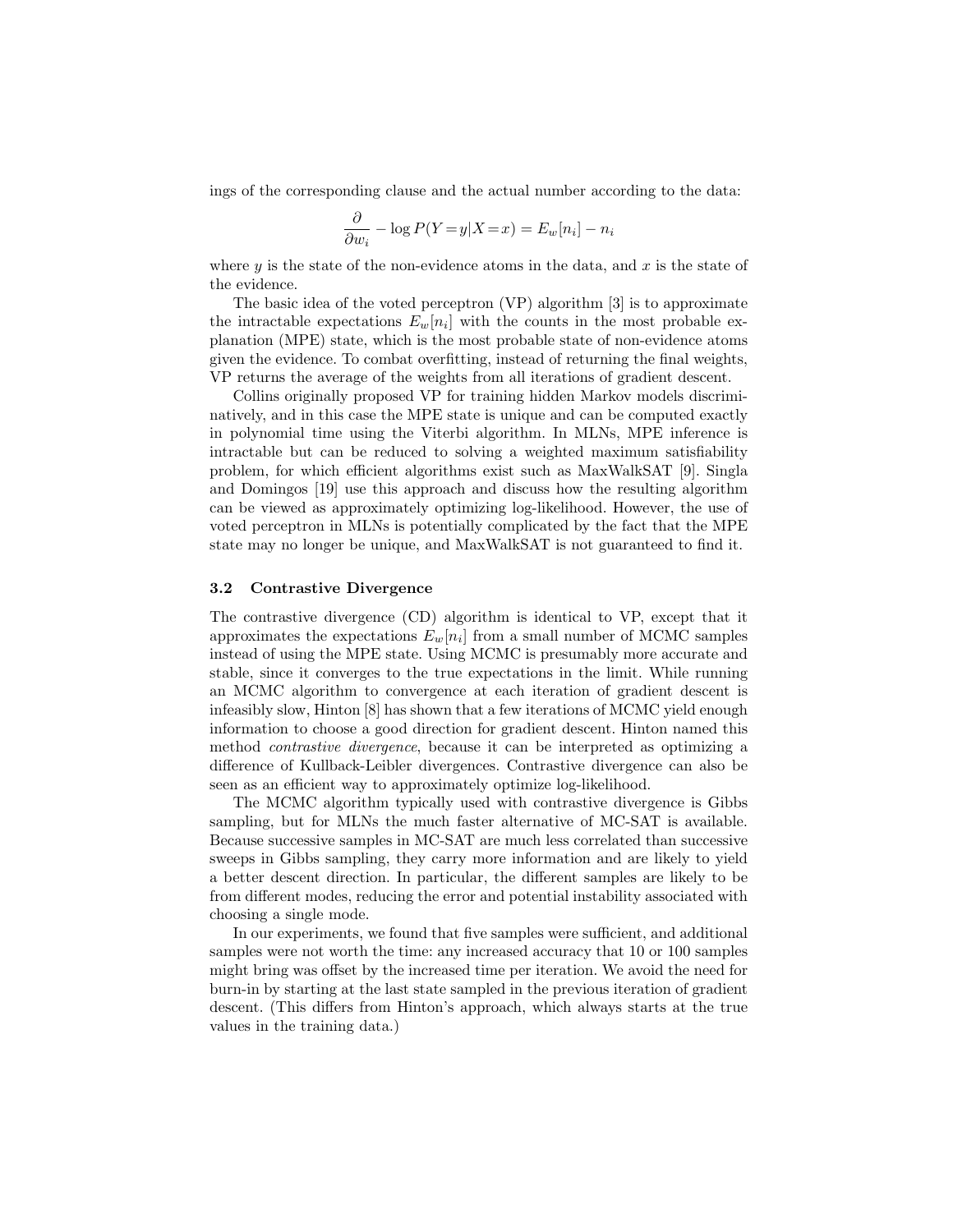### 3.3 Per-Weight Learning Rates

VP and CD are both simple gradient descent procedures, and as a result highly vulnerable to the problem of ill-conditioning. Ill-conditioning occurs when the condition number, the ratio between the largest and smallest absolute eigenvalues of the Hessian, is far from one. On ill-conditioned problems, gradient descent is very slow, because no single learning rate is appropriate for all weights. In MLNs, the Hessian is the negative covariance matrix of the clause counts. Because some clauses can have vastly greater numbers of true groundings than others, the variances of their counts can be correspondingly larger, and ill-conditioning becomes a serious issue.

One solution is to modify both algorithms to have a different learning rate for each weight. Since tuning every learning rate separately is impractical, we use a simple heuristic to assign a learning rate to each weight:

$$
\eta_i = \frac{\eta}{n_i}
$$

where  $\eta$  is the user-specified global learning rate and  $n_i$  is the number of true groundings of the *i*th formula. (To avoid dividing by zero, if  $n_i = 0$  then  $\eta_i = \eta$ .) When computing this number, we ignore the groundings that are satisfied by the evidence (e.g.,  $A \Rightarrow B$  when A is false). This is because, being fixed, they cannot contribute to the variance.

We refer to the modified versions of VP and CD as VP-PW and CD-PW.

### 3.4 Diagonal Newton

When the function being optimized is quadratic, Newton's method can move to the global minimum or maximum in a single step. It does so by multiplying the gradient, **g**, by the inverse Hessian,  $H^{-1}$ :

$$
\mathbf{w}_{t+1} = \mathbf{w}_t - \mathbf{H}^{-1}\mathbf{g}
$$

When there are many weights, using the full Hessian becomes infeasible. A common approximation is to use the diagonal Newton (DN) method, which uses the inverse of the diagonalized Hessian in place of the inverse Hessian. DN typically uses a smaller step size than the full Newton method. This is important when applying the algorithm to non-quadratic functions, such as MLN negative CLL, where the quadratic approximation is only good within a local region.

The Hessian of the negative CLL for an MLN is simply the covariance matrix:

$$
\frac{\partial}{\partial w_i \partial w_j} - \log P(Y = y | X = x) = E_w[n_i n_j] - E_w[n_i] E_w[n_j]
$$

Like the gradient, this can be estimated using samples from MC-SAT. In each iteration, we take a step in the diagonalized Newton direction:

$$
w_i = w_i - \alpha \frac{E_w[n_i] - n_i}{E_w[n_i^2] - (E_w[n_i])^2}
$$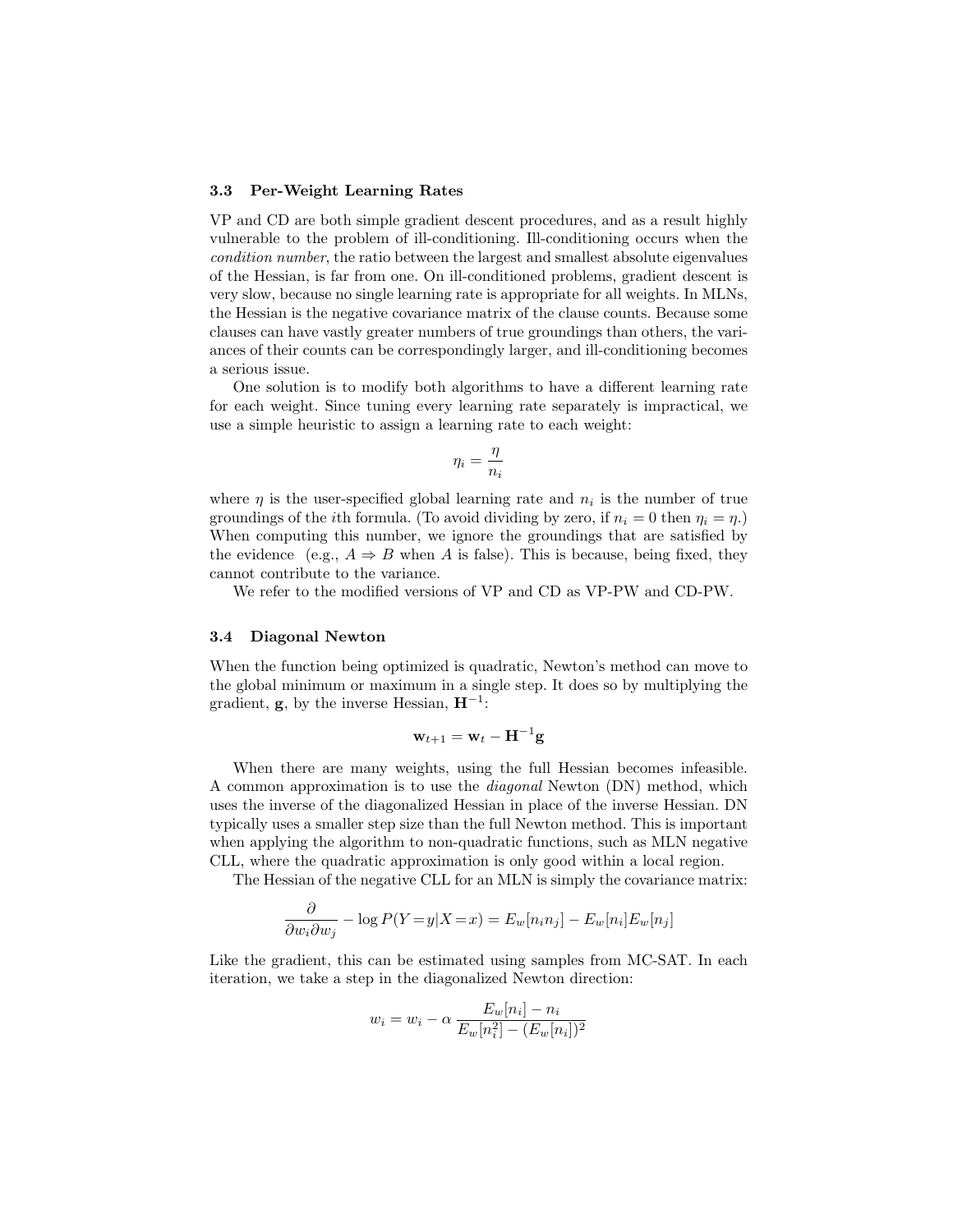The step size  $\alpha$  could be computed in a number of ways, including keeping it fixed, but we achieved the best results using the following method. Given a search direction  $\bf d$  and Hessian matrix  $\bf H$ , we compute the step size as follows:

$$
\alpha = \frac{-\mathbf{d}^T\mathbf{g}}{\mathbf{d}^T\mathbf{Hd} + \lambda \mathbf{d}^T\mathbf{d}}
$$

where **d** is the search direction. For a quadratic function and  $\lambda = 0$ , this step size would move to the minimum function value along d. Since our function is not quadratic, a non-zero  $\lambda$  term serves to limit the size of the step to a region in which our quadratic approximation is good. After each step, we adjust  $\lambda$  to increase or decrease the size of the so-called model trust region based on how well the approximation matched the function. Let  $\Delta_{actual}$  be the actual change in the function value, and let  $\Delta_{pred}$  be the predicted change in the function value from the previous gradient and Hessian and our last step,  $\mathbf{d}_{t-1}$ :

$$
\boldsymbol{\varDelta}_{pred} = \mathbf{d}_{t-1}^T \mathbf{g}_{t-1} + 1/2 \, \mathbf{d}_{t-1}^T \mathbf{H}_{t-1} \mathbf{d}_{t-1}
$$

A standard method for adjusting  $\lambda$  is as follows [5]:

if 
$$
(\Delta_{actual}/\Delta_{pred} > 0.75)
$$
 then  $\lambda_{t+1} = \lambda_t/2$   
if  $(\Delta_{actual}/\Delta_{pred} < 0.25)$  then  $\lambda_{t+1} = 4\lambda_t$ 

Since we cannot efficiently compute the actual change in negative CLL, we approximate it as the product of the step we just took and the gradient after taking it:  $\Delta_{actual} = \mathbf{d}_{t-1}^T \mathbf{g}_t$ . Since the negative CLL is a convex function, this product is an upper bound on the actual change. When this value is positive our CLL may be worse than before, so the step is rejected and redone after adjusting  $\lambda$ .

In models with thousands of weights or more, storing the entire Hessian matrix becomes impractical. However, when the Hessian appears only inside a quadratic form, as above, the value of this form can be computed simply as:

$$
\mathbf{d}^T \mathbf{H} \mathbf{d} = E_w[(\sum_i d_i n_i)^2] - (E_w[\sum_i d_i n_i])^2
$$

The product of the Hessian by a vector can also be computed compactly [14]. Note that  $\alpha$  is computed using the full Hessian matrix, but the step direction is computed from the diagonalized approximation which is easier to invert.

Our per-weight learning rates can actually be seen as a crude approximation of the diagonal Newton method. The number of true groundings not satisfied by evidence is a heuristic approximation to the count variance, which the diagonal Newton method uses to rescale each dimension of the gradient. The diagonal Newton method, however, can adapt to changes in the second derivative at different points in the weight space. Its main limitation is that clauses can be far from uncorrelated. The next method addresses this issue.

# 3.5 Scaled Conjugate Gradient

Gradient descent can be sped up by, instead of taking a small step of constant size at each iteration, performing a line search to find the optimum along the chosen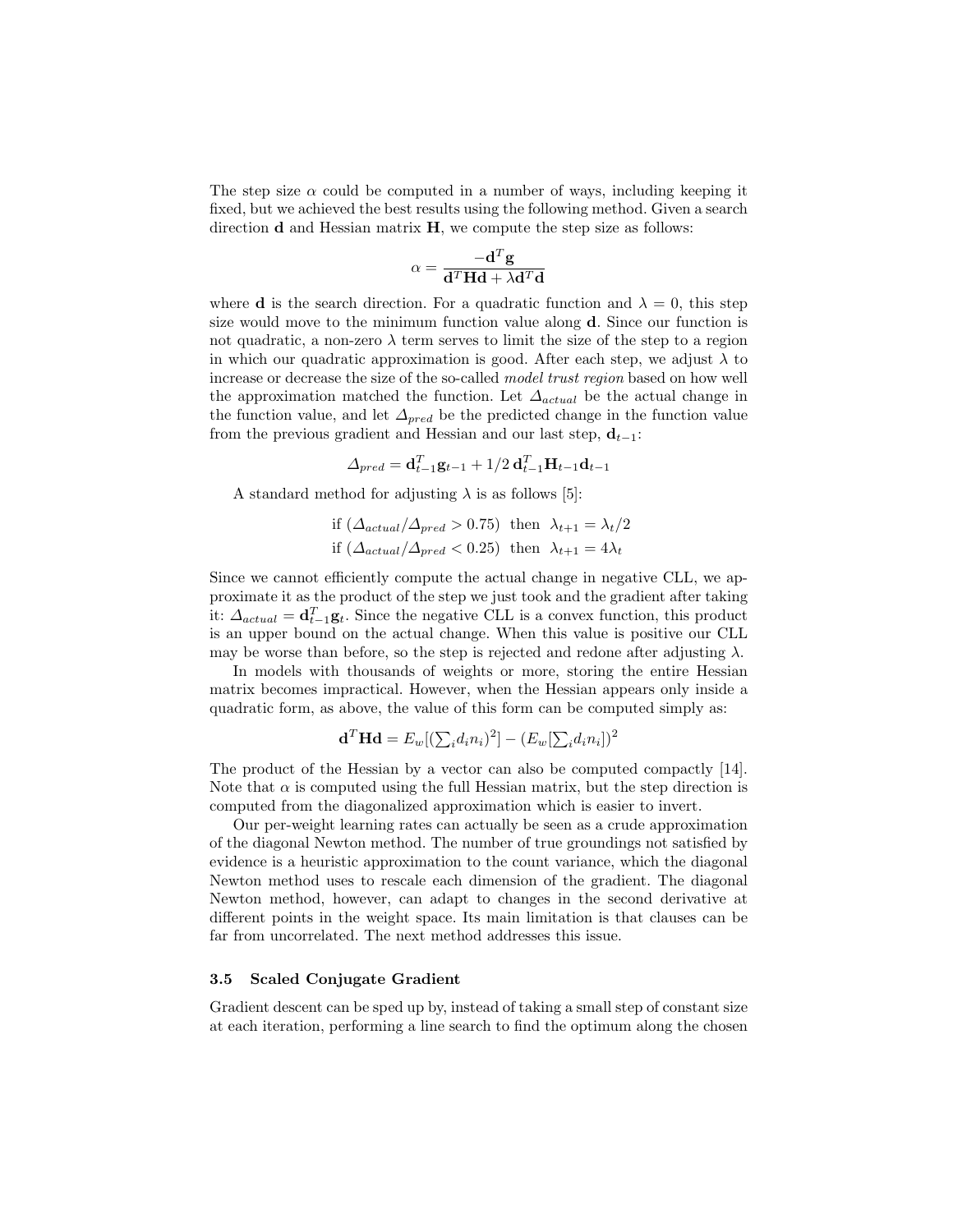descent direction. However, on ill-conditioned problems this is still inefficient, because line searches along successive directions tend to partly undo the effect of each other: each line search makes the gradient along its direction zero, but the next line search will generally make it non-zero again. In long narrow valleys, instead of moving quickly to the optimum, gradient descent zigzags.

A solution to this is to impose at each step the condition that the gradient along previous directions remain zero. The directions chosen in this way are called conjugate, and the method conjugate gradient [18]. We used the Polak-Ribiere method for choosing conjugate gradients since it has generally been found to be the best-performing one. Conjugate gradient methods are some of the most efficient available, on a par with quasi-Newton ones. Unfortunately, applying them to MLNs is difficult, because line searches require computing the objective function, and therefore the partition function  $Z$ , which is highly intractable. (Computing  $Z$  is equivalent to computing all moments of the MLN, of which the gradient and Hessian are the first two.)

Fortunately, we can use the Hessian instead of a line search to choose a step size. This method is known as *scaled conjugate gradient* (SCG), and was originally proposed by Møller [12] for training neural networks. In our implementation, we choose a step size the same way as in diagonal Newton.

Conjugate gradient is usually more effective with a preconditioner, a linear transformation that attempts to reduce the condition number of the problem (e.g., [17]). Good preconditioners approximate the inverse Hessian. We use the inverse diagonal Hessian as our preconditioner. We refer to SCG with the preconditioner as PSCG.

# 4 Experiments

#### 4.1 Datasets

Our experiments used two standard relational datasets representing two important relational tasks: Cora for entity resolution, and WebKB for collective classification.

The Cora dataset consists of 1295 citations of 132 different computer science papers, drawn from the Cora Computer Science Research Paper Engine. This dataset was originally labeled by Andrew McCallum<sup>2</sup>. We used a cleaned version from Singla and Domingos [20], with five splits for cross-validation.

The task on Cora is to predict which citations refer to the same paper, given the words in their author, title, and venue fields. The labeled data also specifies which pairs of author, title, and venue fields refer to the same entities. In our experiments, we evaluated the ability of the model to deduplicate fields as well as citations. Since the number of possible equivalances is very large, we used the canopies found by Singla and Domingos [20] to make this problem tractable.

The MLN we used for this is very similar to the "MLN $(B+C+T)$ " model used by Singla and Domingos [20]. Its formulas link words to citation identity,

<sup>2</sup> http://www.cs.umass.edu/∼mccallum/data/cora-refs.tar.gz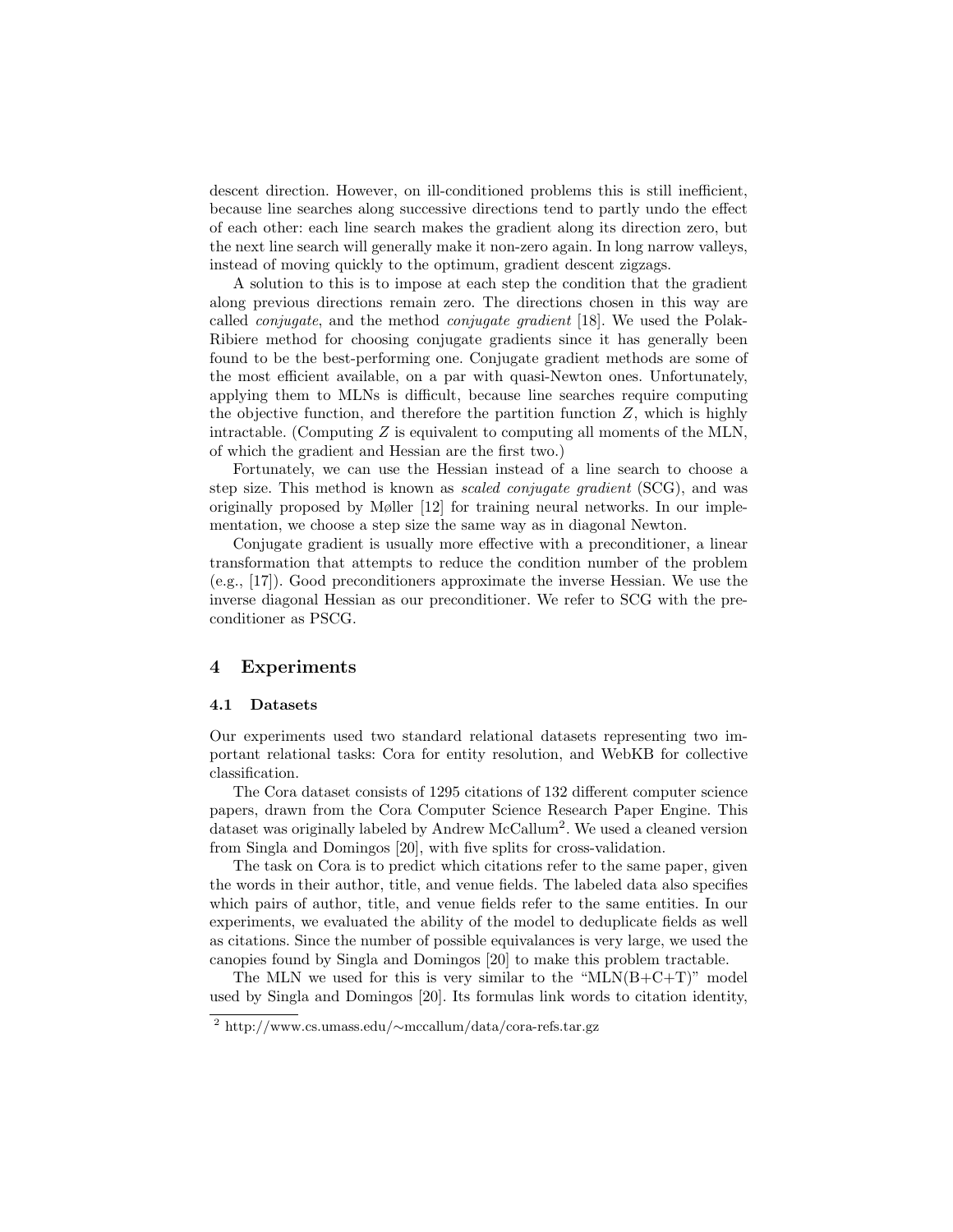words to field identity, and field identity to citation identity. In this way, word co-occurrence affects the probability that two citations are the same both indirectly, through field similarities, and directly. These rules are repeated for each word appearing in the database so that individualized weights can be learned, representing the relative importance of each word in each context. This model also features transitive closure for all equivalence predicates.

We did two things differently from Singla and Domingos. First, we added rules that relate words to field identity but apply equally to all words. Because these rules are not specific to particular words, they can potentially improve generalization and reduce overfitting. Secondly, we learned weights for all rules. Singla and Domingos set the weights for all word-specific rules using a naive Bayes model, and only learned the other rules' weights using VP. Our learning problem is therefore much harder and more ill-conditioned, but our more powerful algorithms enabled us to achieve the best results to date on Cora.

In our version, the total number of weights is 6141. During learning, the number of ground clauses exceeded 3 million.

The WebKB dataset consists of labeled web pages from the computer science departments of four universities. We used the relational version of the dataset from Craven and Slattery [4], which features 4165 web pages and 10,935 web links, along with the words on the webpages, anchors of the links, and neighborhoods around each link.

Each web page is marked with some subset of the categories: person, student, faculty, professor, department, research project, and course. Our goal is to predict these categories from the web pages' words and link structures.

We used a very simple MLN for this model, consisting only of formulas linking words to page classes, and page classes to the classes of linked pages. The "wordclass" rules were of the following form:

> $Has(page,word) \Rightarrow Class(page,class)$  $\neg$ Has(page,word)  $\Rightarrow$  Class(page, class)

We learned a separate weight for each of these rules for each (word, class) pair. Classes of linked pages were related by the formula:

```
Class(page1,class1) ∧ LinksTo(page1,page2) ⇒ Class(page2,class2)
```
We learned a separate weight for this rule for each pair of classes. When instantiated for each word and class, the model contained 10,891 weights. While simple to write, this model represents a complex, non-i.i.d. probability distribution in which query predicates are linked in a large graph. During learning, the number of ground clauses exceeded 300,000.

We estimated the condition number for both Cora and WebKB at the point where all weights are zero. (Because our learning problem is not quadratic, the condition number depends on the current weights.) The size of these problems makes computing the condition number of the full Hessian matrix difficult, but we can easily compute the condition number of the diagonalized Hessian, which is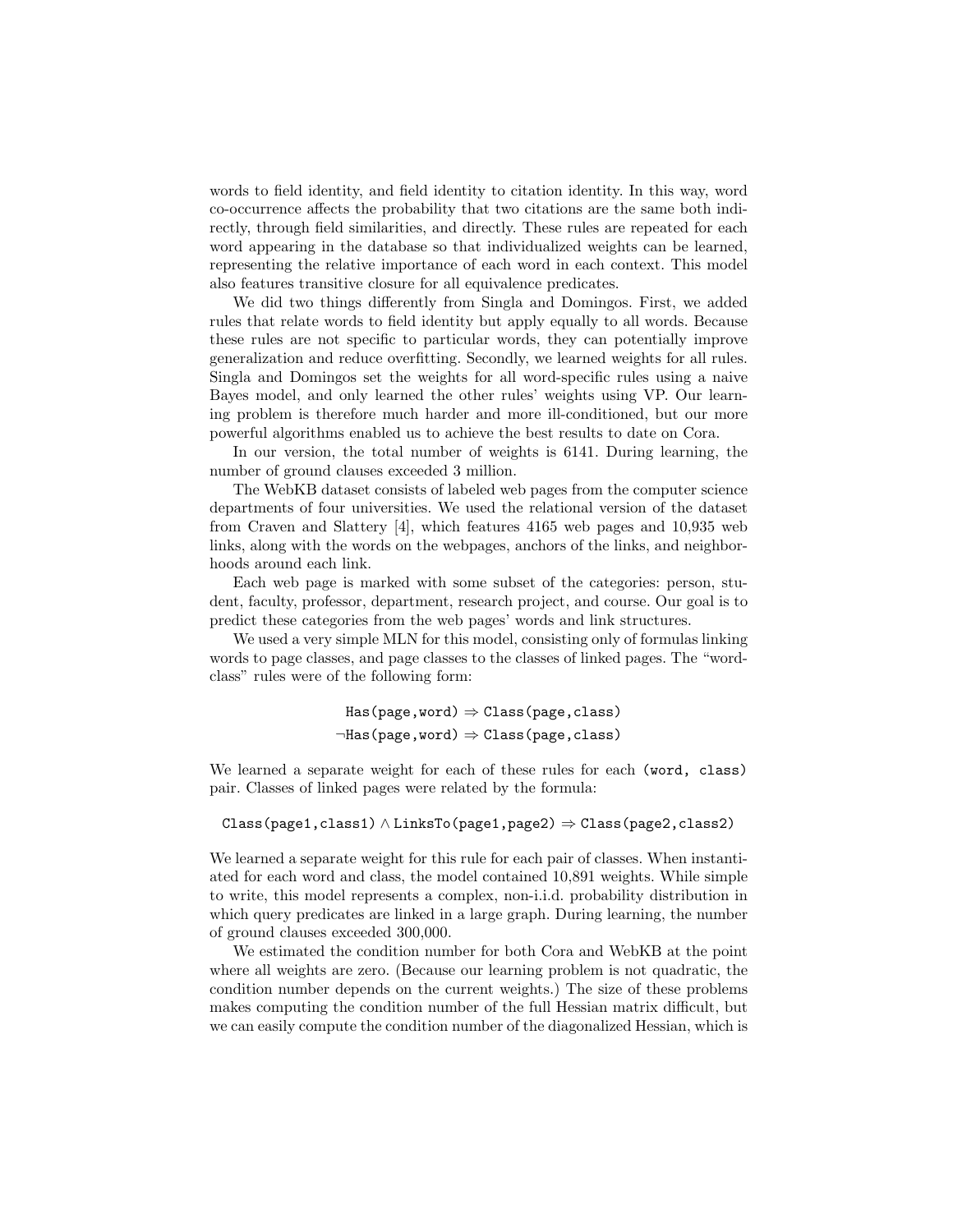simply the largest ratio of two clause variances. For Cora, this was over 600,000, while for WebKB it was approximately 7000. This indicates that both learning problems are ill-conditioned, but Cora is much worse than WebKB.

#### 4.2 Metrics

To score our models, we ran MC-SAT for 100 burn-in and 1000 sampling iterations on the test data. The marginal conditional probability of each query atom is the fraction of samples in which the atom was true with a small prior to prevent zero counts.

From these marginal probabilities, we estimate conditional log-likelihood (CLL) by averaging the log marginal probabilities of the true values of the query predicates. CLL is the metric all of the algorithms attempt to optimize. However, in cases such as entity resolution where the class distribution is highly skewed, CLL can be a poor metric. For this reason, we also look at AUC, the area under the precision-recall curve. The disadvantage of AUC is that it ignores calibration: AUC only considers whether true atoms are given higher probability than false atoms.

## 4.3 Methodology

We ran our experiments using five-way cross-validation for Cora and four-way cross-validation for WebKB. For each train/test split, one of the training datasets was selected as a validation set and the remaining ones formed the tuning set. The tuning procedure consisted of training each algorithm for four hours on the tuning sets with various values of the learning rate. For each algorithm on each split, we chose the learning rates that worked best on the corresponding validation set for each evaluation metric.

We used the implementation of voted perceptron for MLNs in the Alchemy package [11], and implemented the other algorithms as extensions of Alchemy. For DN, SCG, and PSCG, we started with  $\lambda = 1$  and let the algorithm adjust it automatically. For algorithms based on MC-SAT, we used 5 samples of MC-SAT for each iteration of the learning algorithm. The width of the Gaussian prior was set for each dataset based on preliminary experiments.

After tuning all algorithms, we reran them for 10 hours with their respective training sets, including the held-out validation data. For the gradient descent algorithms, we averaged the weights from all iterations.

#### 4.4 Results

Our results for the Cora and WebKB datasets are shown in Figure 1. Error bars are omitted for clarity; at the final data point, all differences exceed twice the standard error. For AUC, we computed the standard deviation using the technique of Richardson and Domingos [16].

PSCG is the most accurate of all the algorithms compared, obtaining the best CLL and AUC on both Cora and WebKB. It converges relatively quickly as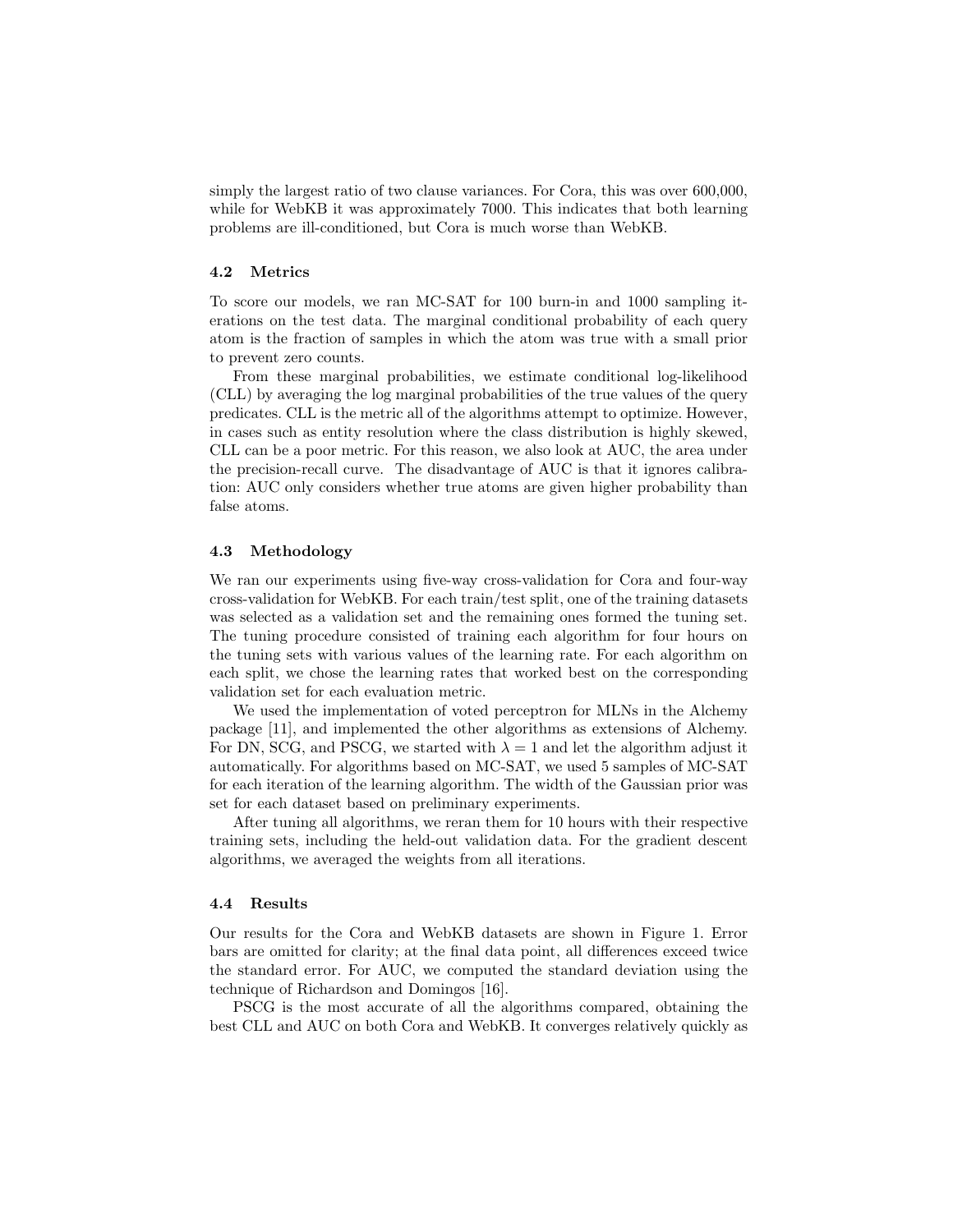

Fig. 1. CLL and AUC for Cora (above) and WebKB (below). Learning times are shown on a logarithmic scale.

well: on WebKB, the PSCG learning curve dominates all others after 2 minutes; on Cora, it dominates after 15 minutes. DN is consistently close behind PSCG in CLL and AUC, briefly doing better when PSCG starts to overfit. In contrast, VP and CD consistently converge more slowly to worse AUC and CLL.

On Cora, the algorithms that adjust the search direction using true clause counts or count variance do much better than those that do not. This suggests that these techniques help greatly in cases of extreme ill-conditioning. Without a preconditioner, even SCG does poorly. This is because, like VP and CD, the first step it takes is in the direction of the gradient. On a very ill-conditioned dataset like Cora, the gradient is a very poor choice of search direction.

The AUC results we show for Cora are for all query predicates—SameAuthor, SameVenue, SameTitle, and SameBib. When computing the AUC for just the SameBib predicate, PSCG reaches a high of 0.992 but ends at 0.990 after overfitting slightly. DN and CD-PW do about the same, ending at AUCs of 0.992 and 0.991, respectively. All of these algorithms exceed the 0.988 AUC reported by Singla and Domingos [20], the best previously published result on this dataset, and they do so by more than twice the standard error.

On WebKB, the ill-conditioning is less of an issue. PSCG still does better than SCG, but not drastically better. VP-PW and CD-PW actually do worse than VP and CD. This is because the per-weight learning rates are much smaller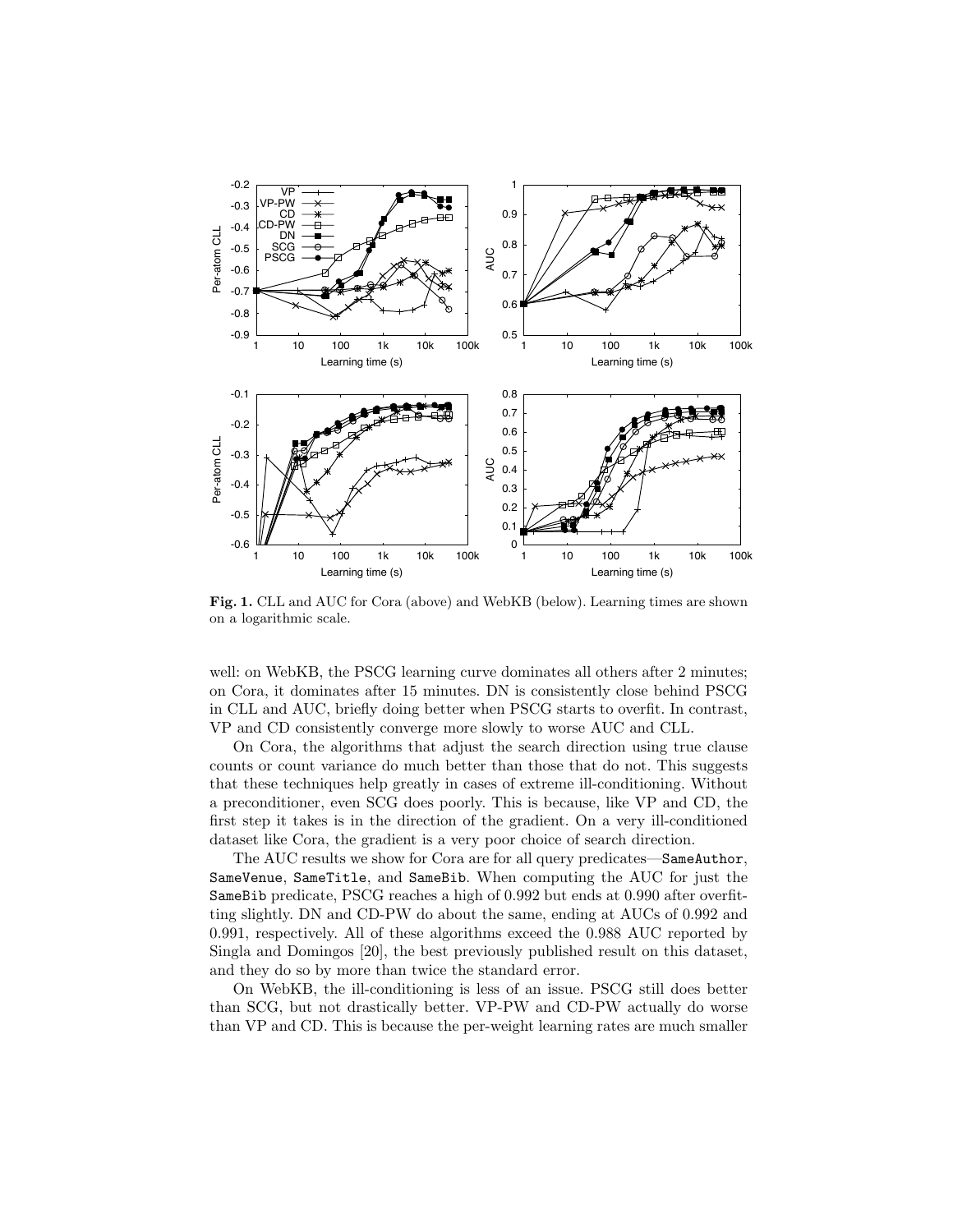for the relational rules than the word-specific rules. This makes the relational rules converge much more slowly than they should.

The performance of some of the algorithms sometimes degrades with additional learning time. For some of the algorithms, such as PSCG, DN, and VP-PW on Cora, this is simply a symptom of overfitting. More careful tuning or a better prior could help correct this. But for other algorithms, such as SCG and VP on Cora, the later models perform worse on training data as well. For SCG, this seems to be the result of noisy inference and very ill-conditioned problems, which cause even a slight error in the step direction to potentially have a significant effect. Our lower bound on the improvement in log-likelihood prevents this in theory, but in practice a noisy gradient may still cause us to take bad steps. PSCG suffers much less from this effect, since the preconditioning makes the learning problem better behaved. For VP and CD, the most likely cause is learning rates that are too high. Our tuning experiments selected the learning rates that worked best after four hours on a smaller set of data. The increased amount of data in the test scenario increased the magnitude of the gradients, making these learning rates less stable than they were in the tuning scenario. This extreme sensitivity to learning rate makes learning good models with VP and CD much more difficult. We also experimented with the stochastic meta-descent algorithm [21], which automatically adjusts learning rates in each dimension, but found it to be too unstable for these domains.

In sum, the MLN weight learning methods we have introduced in this paper greatly outperform the voted perceptron. Given similar learning time, they learn much more accurate models; and, judging from the curves in Figure 1, running VP until it reaches the same accuracy as the better algorithms would take an extremely long time.

# 5 Conclusion

Weight learning for Markov logic networks can be extremely ill-conditioned, making simple gradient descent-style algorithms very slow to converge. In this paper we studied a number of more sophisticated alternatives, of which the best-performing one is preconditioned scaled conjugate gradient. This can be attributed to its effective use of second-order information. However, the simple heuristic of dividing the learning rate by the true clause counts for each weight can sometimes give very good results. Using one of these methods instead of gradient descent can yield a much better model in less time.

Acknowledgments. This research was funded by a Microsoft Research fellowship awarded to the first author, DARPA contract NBCH-D030010/02-000225, DARPA grant FA8750-05-2-0283, NSF grant IIS-0534881, and ONR grant N-00014-05-1-0313. The views and conclusions contained in this document are those of the authors and should not be interpreted as necessarily representing the official policies, either expressed or implied, of DARPA, NSF, ONR, or the United States Government. Thanks to Hoifung Poon for formula corrections.